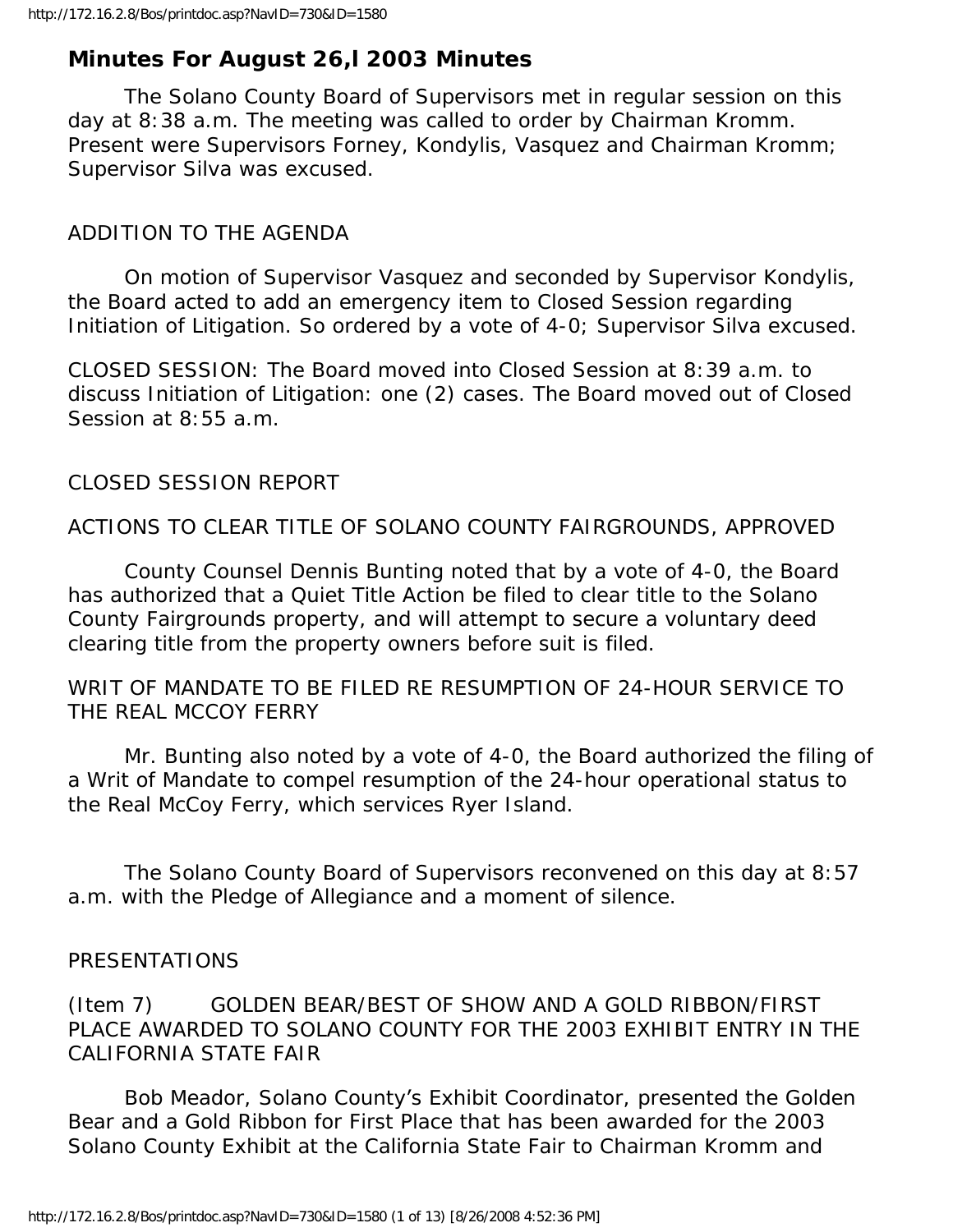Supervisor Vasquez. Mr. Meador noted the exhibit received an unprecedented perfect score, which has not been accomplished in modern history, and hopes to win the People's Choice Award. Artistic designer Paul Curtis was introduced.

# ITEMS FROM THE FLOOR

### APPEARANCE BY DONALD TIPTON, RE VARIOUS ISSUES

Donald Tipton, Vallejo, voiced his concerns regarding no responses from Environmental Management, and with the number adults and children that are going hungry in the County and are not getting food stamps.

APPEARANCE BY JENNIFER NOBLE RE SUPPORT FOR LIFE FLIGHT

 Jennifer Noble, Life Flight nurse, provided the Board with a packet of information, incorporated herein by reference, regarding Life Flight Children's Transport from U.C. Davis. Ms. Noble discussed the potential for the relocation of the Life Flight aircraft and crew from the Nut Tree Airport to a base in Sacramento, the number of calls they respond to, and the problems and gaps in services that a relocation would create for Solano County. Ms. Noble requested support and assistance in keeping this service in Solano County.

# REPORT BY PATRICK DUTERTE, DIRECTOR OF HEALTH AND SOCIAL SERVICES ON THE STATUS OF EMPLOYEES TO BE LAID OFF

 Director of Health and Social Services Patrick Duterte reviewed a memorandum dated August 21, 2003, incorporated herein by reference, noting the number of staff to be laid off had been reduced from eleven to only two, and how cooperative efforts and not such drastic State budget cuts had made that reduction possible.

### APPROVAL OF AGENDA

On motion of Supervisor Kondylis and seconded by Supervisor Forney, the Board acted to approve the submitted Agenda, incorporated herein by reference, with the following modifications:

 (Closed Session) Consideration of a second Initiation of Litigation case, added to Closed Session.

So ordered by a vote of 4-0; Supervisor Silva excused. CONSENT CALENDAR

On motion of Supervisor Kondylis and seconded by Supervisor Vasquez, the Board acted to approve the following Consent Calendar items by a vote of 4-0; Supervisor Silva excused.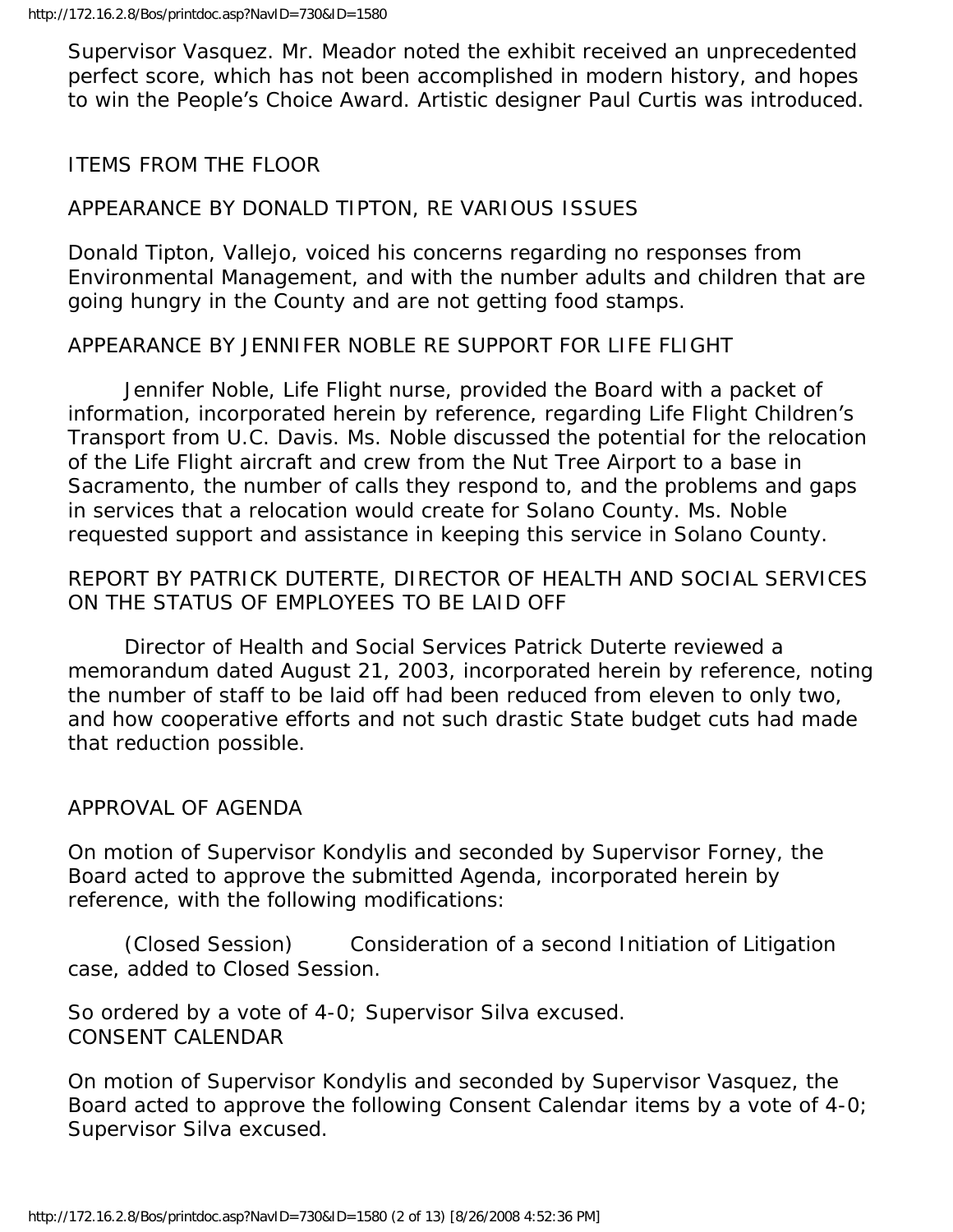(Item 13) MINUTES OF THE BOARD OF SUPERVISORS MEETING OF AUGUST 5, 2003 AND AUGUST 12, 2003; RURAL NORTH VACAVILLE WATER DISTRICT AUGUST 5, 2003, as outlined in the Agenda Submittal from the Clerk of the Board dated August 26, 2003, incorporated herein by reference, approved.

(Item 14A) RESOLUTION NO. 2003-179 SETTING THE RATES OF AND LEVYING COUNTY AND DISTRICT TAXES FOR THE 2003-2004 FISCAL YEAR, adopted. (see Resolution Book)

(Item 14B) FOLLOW-UP REVIEW OF REPORTABLE CONDITIONS NOTED ON THE AUGUST 6, 2002 AUDIT FOR THE PUBLIC GUARDIAN'S OFFICE, as outlined in the Agenda Submittal from the Auditor-Controller dated August 26, 2003, incorporated herein by reference, accepted.

(Item 15A) RESOLUTION NO. 2003-180 DECLARING SOLANO COUNTY'S INTENTION TO APPLY FOR RURAL HEALTH SERVICES FUNDING AND APPROVAL OF AN APPLICATION FOR FUNDING, adopted. (see Resolution Book)

 APPLICATION FOR RURAL HEALTH SERVICES PROGRAM FUNDING FOR FISCAL YEAR 2003-04, as outlined in the Agenda Submittal from Health and Social Services dated August 26, 2003, incorporated herein by reference, approved and Chairman authorized to sign said application on behalf of Solano County.

(Item 15B) AGREEMENT WITH CHABOT-LAS POSITAS COMMUNITY COLLEGE DISTRICT (CLPCCD) TO PROVIDE TRAINING AND TECHNICAL ASSISTANCE TO SOLANO COUNTY GROUP HOME AND FOSTER FAMILY, as outlined in the Agenda Submittal from Health & Social Services dated August 26, 2003, incorporated herein by referenced, approved and Chairman authorized to sign said agreement on behalf of Solano County.

APPROPRIATION TRANSFER OF UNANTICIPATED REVENUE IN THE AMOUNT OF \$166,250, as outlined in the Agenda Submittal from Health & Social Services dated August 26, 2003, incorporated herein by reference, approved.

(Item 15C) REVENUE CONTRACT WITH THE STATE EMERGENCY MEDICAL SERVICES AUTHORITY (EMS), as outlined in Agenda Submittal from Health & Social Services dated August 26, 2003, incorporated herein by reference, approved and Chairman authorized to sign said agreement on behalf of Solano County.

 CONTRACT WITH THE HOSPITAL ASSOCIATION OF SOUTHERN CALIFORNIA, as outlined in Agenda Submittal from Health & Social Services dated August 26, 2003, incorporated herein by reference, approved and Chairman authorized to sign said agreement on behalf of Solano County.

APPROPRIATION TRANSFER IN THE AMOUNT OF \$28,800 FROM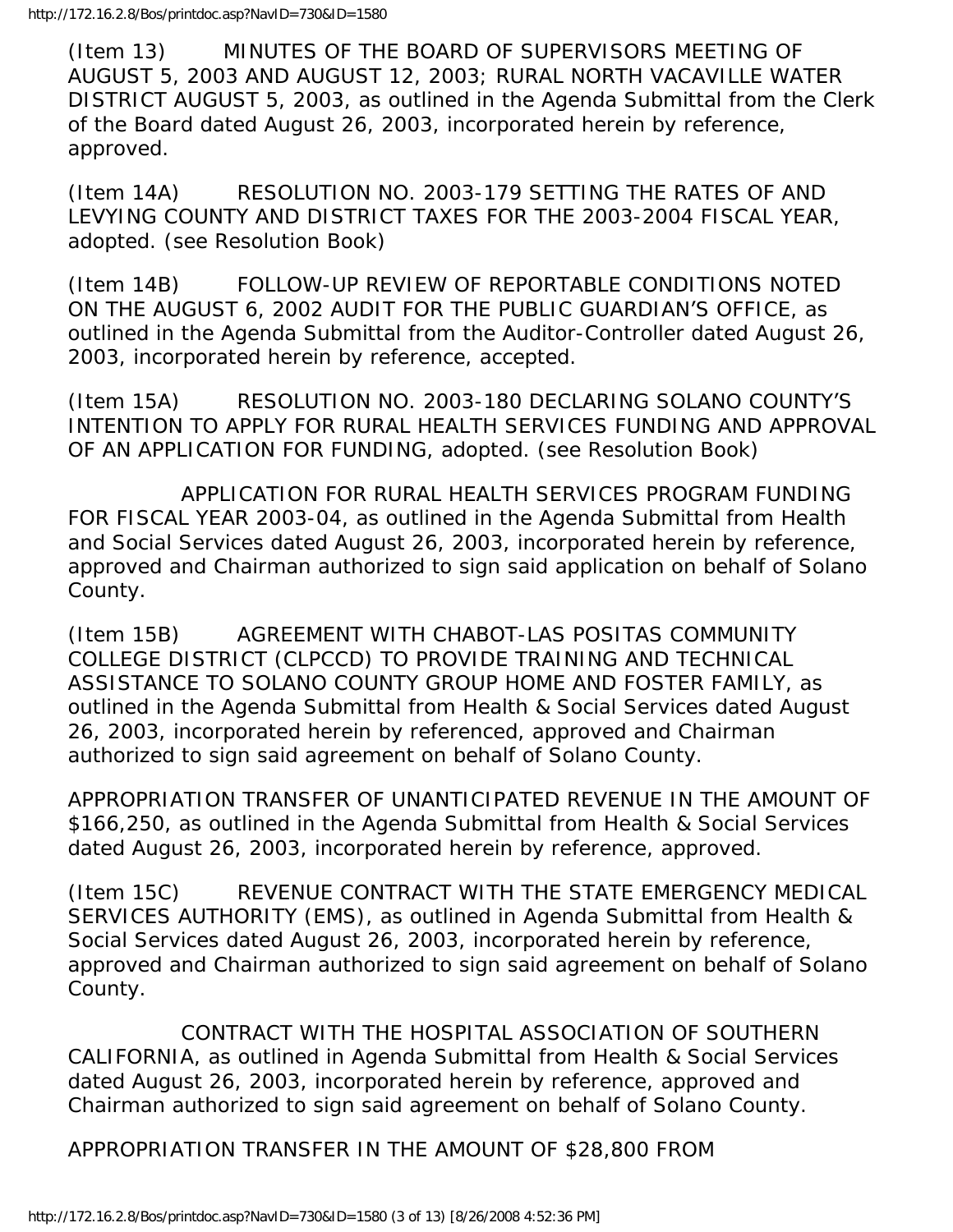UNANTICIPATED REVENUE TO FUND THE INSTALLATION OF AN EMERGENCY HOSPITAL AND RESPONSE COMMUNICATIONS SYSTEM, as outlined in the Agenda Submittal from Health & Social Services dated August 26, 2003, incorporated herein by reference, approved.

APPROPRIATION TRANSFER OF \$56,471 FROM COMMUNICATIONS EQUIPMENT TO CONTRACTED SERVICES, as outlined in the Agenda Submittal from Health & Social Services dated August 26, 2003, incorporated herein by reference, approved.

(Item 16) ANNUAL REPORT RE FEDERAL EQUITABLE ASSET FORFEITURE MONIES SHARING PROGRAM, as outlined in the Agenda Submittal from the District Attorney dated August 26, 2003, incorporated herein by reference, approved.

(Item 17A) MORTUARY SERVICE CONTRACT RENEWAL WITH J. MORRIS COMPANY, as outlined in the Agenda Submittal from the Sheriff's Office dated August 26, 2003, incorporated herein by reference, approved and Chairman authorized to sign said contract on behalf of Solano County.

(Item 17B) INMATE WELFARE FUND REPORT FOR FISCAL YEAR ENDING JUNE 30, 2003, as outlined in the Agenda Submittal from the Sheriff's Office dated August 26, 2003, incorporated herein by reference, accepted.

(Item 17C) APPROPRIATION TRANSFER OF UNANTICIPATED REVENUE IN THE AMOUNT OF \$973,380 FROM THE STATE OFFICE OF HOMELAND SECURITY, as outlined in the Agenda Submittal from the Sheriff's Office/OES dated August 26, 2003, incorporated herein by reference, approved.

 ACQUISITION OF FIXED ASSETS RE HOMELAND SECURITY EFFORTS, as outlined in the Agenda Submittal from the Sheriff's Office/OES dated August 26, 2003, incorporated herein by reference, approved.

**ORDERS** 

(Item 19A) PRESENTATION FROM DAVID TURCH, FEDERAL LEGISLATIVE ADVOCATE, ON ISSUES OF IMPORTANCE TO SOLANO COUNTY

 David Turch, Turch and Associates, gave a brief overlay of the Federal government, consolidation of power, project opportunities, Appropriations Bills, and the impacts of the consolidation of powers. Significant Appropriations Bills that impact Solano County are the Commerce Justice State Appropriation Bill that will impact police and police equipment, and one regarding transportation appropriations. Mr. Turch further discussed TEA-21 and the need for a dedicated revenue stream for the nations transportation infrastructure, and the conflicts on the level at which TEA-21 should be funded. Mr. Turch feels concerns of the County are on track, such as BRAC and the Partnership HealthPlan for changes to Federal Code to qualify for Inter-Governmental Fund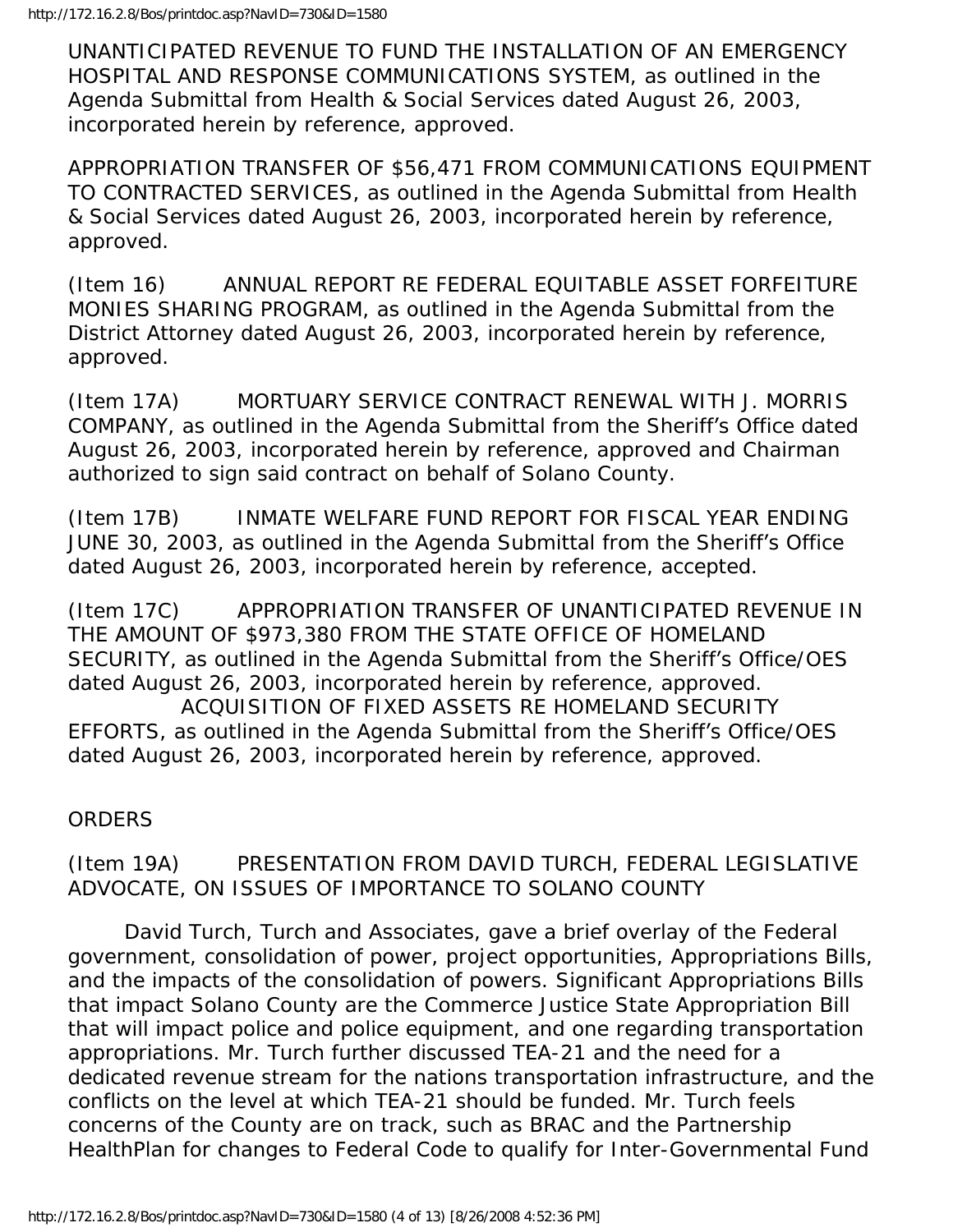Transfers; and further discussed the bills listed in the Agenda Submittal from the County Administrator's Office dated August 26, 2003, incorporated herein by reference.

 There were brief discussions regarding S.1342 and H.R.2656 and how it appears to be tribe specific, and the need to include additional tribes.

 Mr. Turch discussed the need for the Board to visit Washington D.C. to personally speak with legislators, and suggested visiting in September or in February.

 Chairman Kromm noted the importance of the TEA-21 funding for the I-80/I-680 interchange, and a discussion followed regarding the difficulties in finding a dedicated revenue stream to fund the bill, the possibility that funding for TEA-21 may not occur until January 2004, and the need for the Board to go to Washington D.C.

 Issues of the relaxation of the Clean Air Standards, expending of funds already appropriated, executive regulations and redefining of bills, and a possible cooperative effort with the cities to visit Washington D.C. to lobby for the County were discussed.

(Item 19B) STATUS REPORT ON LEGISLATION OF IMPORTANCE TO SOLANO COUNTY RECEIVED

 BOARD TAKES POSITION OF OPPOSITION TO SB 707 (FLOREZ): ENVIRONMENTAL QUALITY: CONFINED ANIMAL FACILITIES

 BOARD TAKES POSITION OF SUPPORT FOR AB 332 (MULLIN): AIRPORTS: LANDS USE COMMISSION, SB 926 (KNIGHT): TECHNOLOGY DEVELOPMENT [BASE CLOSURES], SB 1042 AND SB 1044 THAT DEAL WITH LAW ENFORCEMENT FUNDING

 Paul Yoder, Shaw Yoder, Inc., presented an overview of this legislative session, the extensive effects of the pending recall election and the need for letters to our legislators requesting reimbursement of the recall election costs, the ability for the Governor to sign bills until October 12th after the recall vote on October 7th, major policy issues regarding universal health care and workers compensation reform, and pending bills regarding law enforcement.

 Mr. Yoder reviewed AB 332 (Mullin) regarding airports and SB 926 (Knight) regarding Base Closures that are recommended for support; and SB 707 (Florez) regarding large dairies for Board consideration.

 Supervisor Forney expressed concern that SB 707 relinquishes authority to the cities from the County and the placing of dairies, and Chairman Kromm feels this bill should pertain to all confined animal facilities of all kinds dealing with waste; Supervisor Vasquez noted how highly regulated the dairy industry is and his opposition to this bill.

Supervisor Kondylis also voiced concern regarding the loss of local control and the separation of powers relative to SB 707, but feels this may be the only way to protect large numbers of people.

Chairman Kromm noted consensus of the Board to oppose SB 707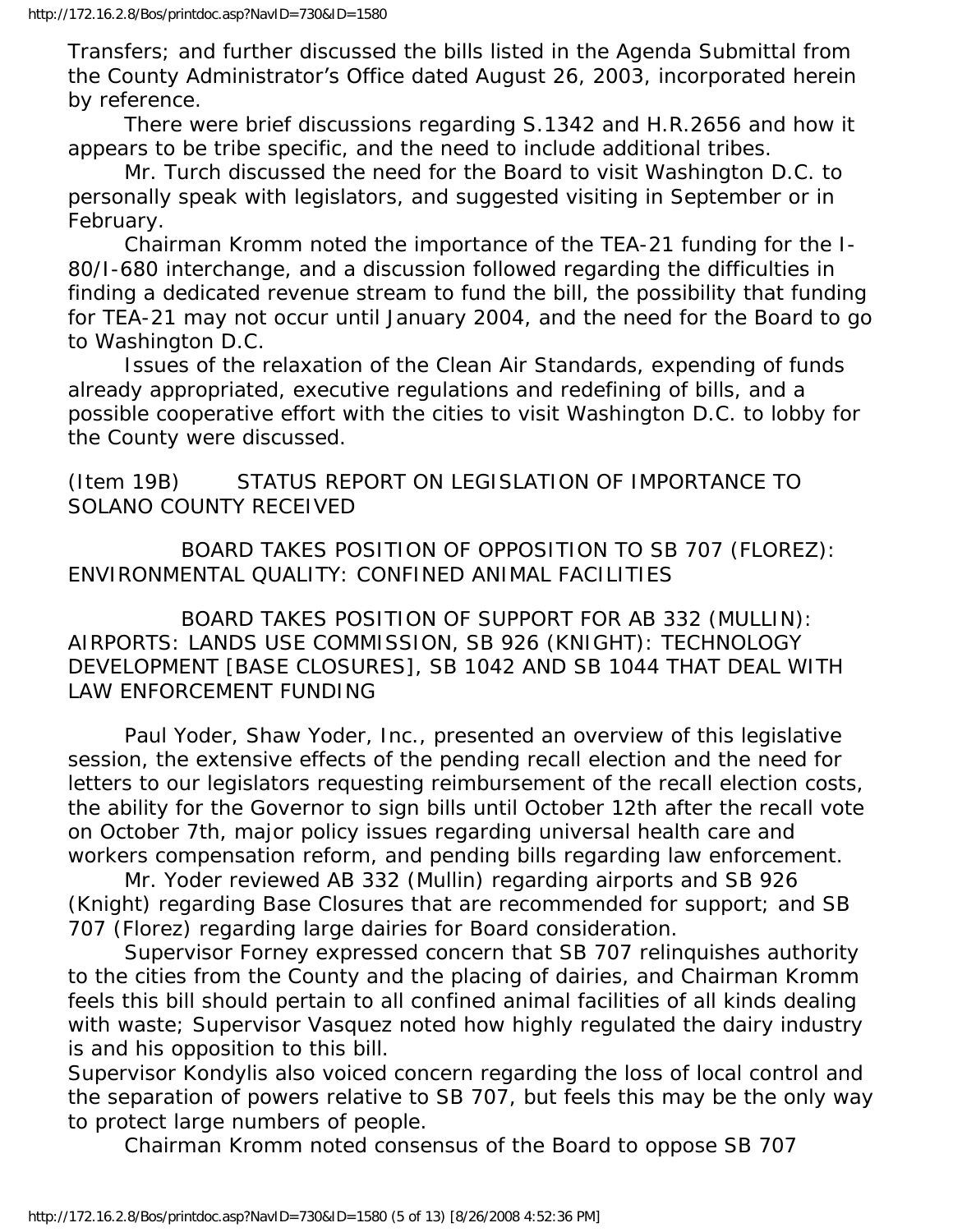(Florez).

 There was a brief discussion regarding potential initiatives that could be on the ballot,

 Mr. Yoder received information regarding AB 1531, which was previously opposed by the Board, but the bill has been changed to request 100% reimbursement of the costs to counties for the recall election.

 Chairman Kromm noted consensus to support AB 332 (Mullin): airports: lands use commissions and SB 926 (Knight): Technology development [base closures].

 Mr. Yoder reviewed the 2003 Legislative Platform contained in the Agenda Submittal from the County Administrator's Office dated August 26, 2003, incorporated herein by reference, noting the biggest success for New Items being support for legislation, SB 1 (Spear), seeking privacy protection for consumers from their financial institutions, for legislation, SB 570 (Chesbro), defining peace officer authority that will now include Solano County to assign different classifications for custodial assignments in the jail. Under Holdover Items protection for the Vehicle License Fee (VLF) that was a budget issue, and for support for funding the consolidation of communication used by law enforcement, fire and other emergency services in AB 911. Some of the items have been stalled such as including a library construction bond act on the 2004 ballot, other bond measures, and there have been difficulties in gaining support for increasing Marriage License fees to fund domestic violence prevention efforts.

 There was a brief discussion regarding the potential for a large deficit for the 2004/2005 State budget, the many different scenarios that could happen, and some other possible ways to reduce the deficit in the 2004/05 budget.

 Chairman Kromm noted a consensus for support for SB 1042 and SB 1044 that deal with law enforcement funding, and directed letters of support be sent to our legislators.

(Item 20A) REPORT ON THE STATUS OF THE REGISTRAR OF VOTERS EFFORTS TO ADDRESS DEMANDS OF CONDUCTING THE SPECIAL RECALL ELECTION, RECEIVED

 AMENDMENT 1 TO THE ELECTION TABULATION COMPUTER SYSTEM AGREEMENT WITH DIEBOLD ELECTION SYSTEMS, INC., APPROVED

 Registrar of Voters Laura Winslow reviewed the information contained in the Agenda Submittal from her department dated August 26, 2003, incorporated herein by reference, regarding the status of efforts to conduct the Special Recall Election, consolidation of polling sites, work that is beginning for the November election, and strategies to deal with the additional election.

 Responding to questions posed by Supervisor Vasquez regarding the polling sites, and extra help employees, Ms. Winslow noted a large percentage of the same sites would be used for the October and November elections, discussed the notification measures on where people should go to vote; and retaining the same extra help people if possible for the three elections.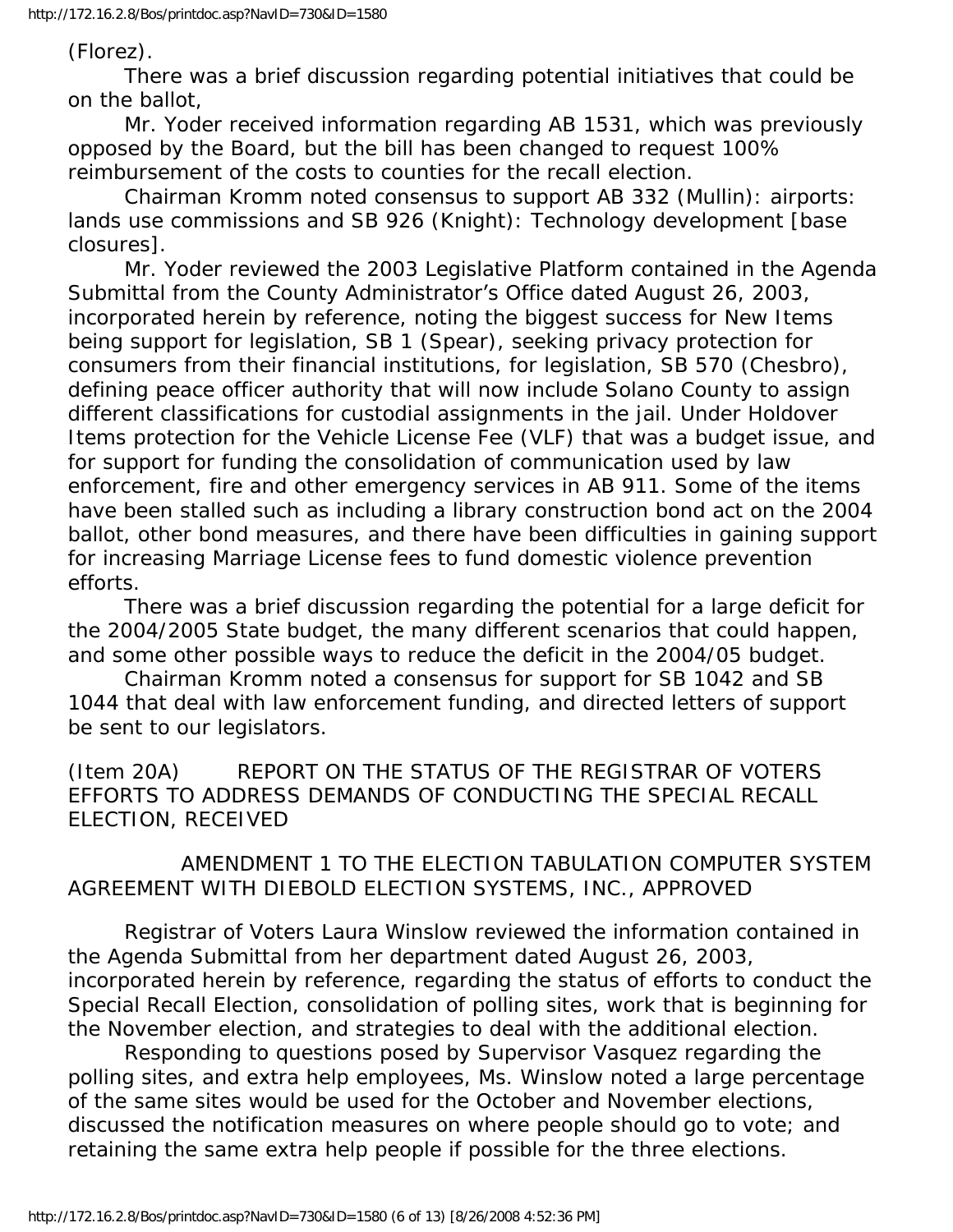Responding to questions posed by Supervisor Kondylis regarding voter registration deadlines, the punch card system and the chads, Ms. Winslow outlined the registration deadlines and voter registration requirements, noted the punch card system equipment is emptied after every election and will be reset for the following election.

 Donald Tipton, Vallejo, voiced concern regarding consolidation of the polling places, and feels the Board Meeting of October 7th should be cancelled to allow more employees to work at the polls.

 Chairman Kromm posed questions regarding the single punch card being used, the Election Coordinator's position recruitment, and changes for the March election, Ms. Winslow noted that in Solano County the voters will only be dealing with one punch card, but there will be multiple pages to list all the candidates. Ms. Winslow discussed changes in the recruitment for the Election Coordinator position and some problems with the pay rate in recruiting for this position; and Ms. Winslow noted the new touch screen voting equipment will be used for the March 2004 election.

 On motion of Supervisor Kondylis and seconded by Supervisor Forney, the Board acted to approve Amendment 1 to the Election Tabulation Computer System Agreement with Diebold Election Systems, Inc., and to authorize the County Administrator to approve future contract amendments up to 10% of the original contact amount. So ordered by a vote of 4-0; Supervisor Silva excused.

### (Item 20B) BOARD OF SUPERVISORS MEETING OF MARCH 2, 2004 **CANCELLED**

 The Board was provide with an Agenda Submittal from the Registrar of Voters dated August 26, 2003, incorporated herein by reference, regarding canceling the Board meeting of March 2, 2004 to allow County management and technical staff to be available to work at the polling places to support the roll out of the new touch screen voting equipment.

 Donald Tipton, Vallejo, discussed the many complexities at the polling place and feels the polls need as much help as possible.

 On motion of Supervisor Kondylis and seconded by Supervisor Vasquez, the Board acted to cancel the Board of Supervisor's meeting of March 2, 2004. So ordered by a vote of 4-0; Supervisor Silva excused.

(Item 21A) ORDINANCE AMENDING CHAPTER 6.5 OF THE SOLANO COUNTY CODE TO ADD SECTIONS 6.5-36, 6.5-37 AND 6.5-38, RELATING TO REMOVAL OF ABANDONED VEHICLES ADOPTED ON FIRST READING; SECOND READING SET FOR SEPTEMBER 9, 2003

 Scheduled on the agenda for this day was consideration of a proposed ordinance, dealing with the removal of abandoned vehicles. On motion of Supervisor Vasquez and seconded by Supervisor Kondylis, the Board directed that the proposed ordinance be read by title only. So ordered by a vote of 4-0; Supervisor Silva excused.

Ramona Margherio, Deputy County Counsel, briefly reviewed the information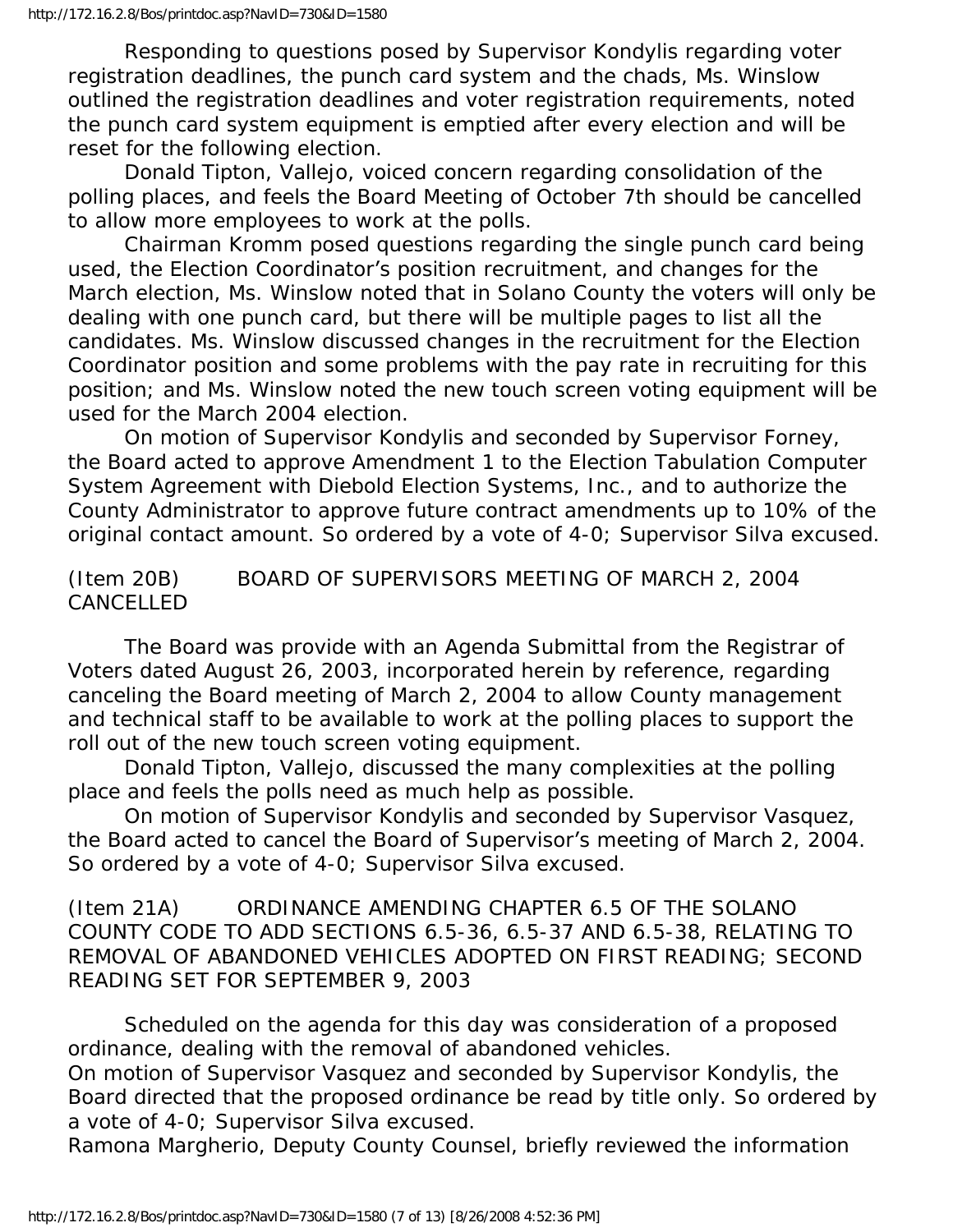contained in the Agenda Submittal from her department dated August 26, 2003, incorporated herein by reference, regarding removal of abandoned vehicles within 72 hours.

Responding to questions posed by Supervisor Kondylis if this would apply to all County Roads, County Counsel Dennis Bunting noted this would apply to any public road in the unincorporated area.

Responding to questions by Chairman Kromm on why the California Highway Patrol (CHP) is recommending this, CHP Officer James Todd discussed the CHP responsibilities in the unincorporated areas, the need to remove vehicles and eliminate the Health and Safety hazard, the effects on traffic and that these vehicles impede CHP access to accidents if they are located on the shoulder. Donald Tipton, Vallejo, questioned when the 72-hour time period would start, how will this benefit the people in the unincorporated area, would the 60 to 80 foot right-of-way/easement be included when the pavement is only 20 feet wide, and will this allow the Sheriff to also remove these vehicles?

Ms. Margherio noted this ordinance is to enable the CHP and the Sheriff to be able to respond when there is an abandoned vehicle.

Officer Todd noted the 72-hour time frame would begin when the warning is placed.

Responding to questions posed by Chairman Kromm regarding how this would apply to the right-of-way versus roadway, and removal of cars on

neighborhood streets, Officer Todd noted the highway includes the shoulder area, if the vehicle is within the highway the CHP would be able to remove it, and reviewed the procedure that would be followed in a residential area.

Supervisor Vasquez questioned if language could be included that would note that the right-of-way would be included, Officer Todd noted that by definition is the roadway and the adjoining area are included.

 On motion of Supervisor Kondylis and seconded by Supervisor Vasquez, the Board acted to adopted the proposed Ordinance. So ordered by a vote of 4- 0; Supervisor Silva excused.

(Item 21B) CLAIMS FOR REFUND OF PROPERTY TAXES BY STEVEN R. AND CONNIE L. PENZA, REJECTED

 The Board was provided with an Agenda Submittal from County Counsel dated August 26, 2003, incorporated herein by reference, regarding twenty claims for refund of real property taxes and interest by Steven and Connie Penza.

 County Counsel Dennis Bunting noted that notices were sent to the appellant and their attorney.

 Responding to questions posed by Chairman Kromm regarding rechecking the values, Assessor/Recorder Skip Thomson noted the figures in the staff report have been rechecked and are correct.

 On motion of Supervisor Kondylis and seconded by Supervisor Vasquez, the Board acted to reject each and every claim for refund of real property taxes. So ordered by a vote of 4-0; Supervisor Silva excused.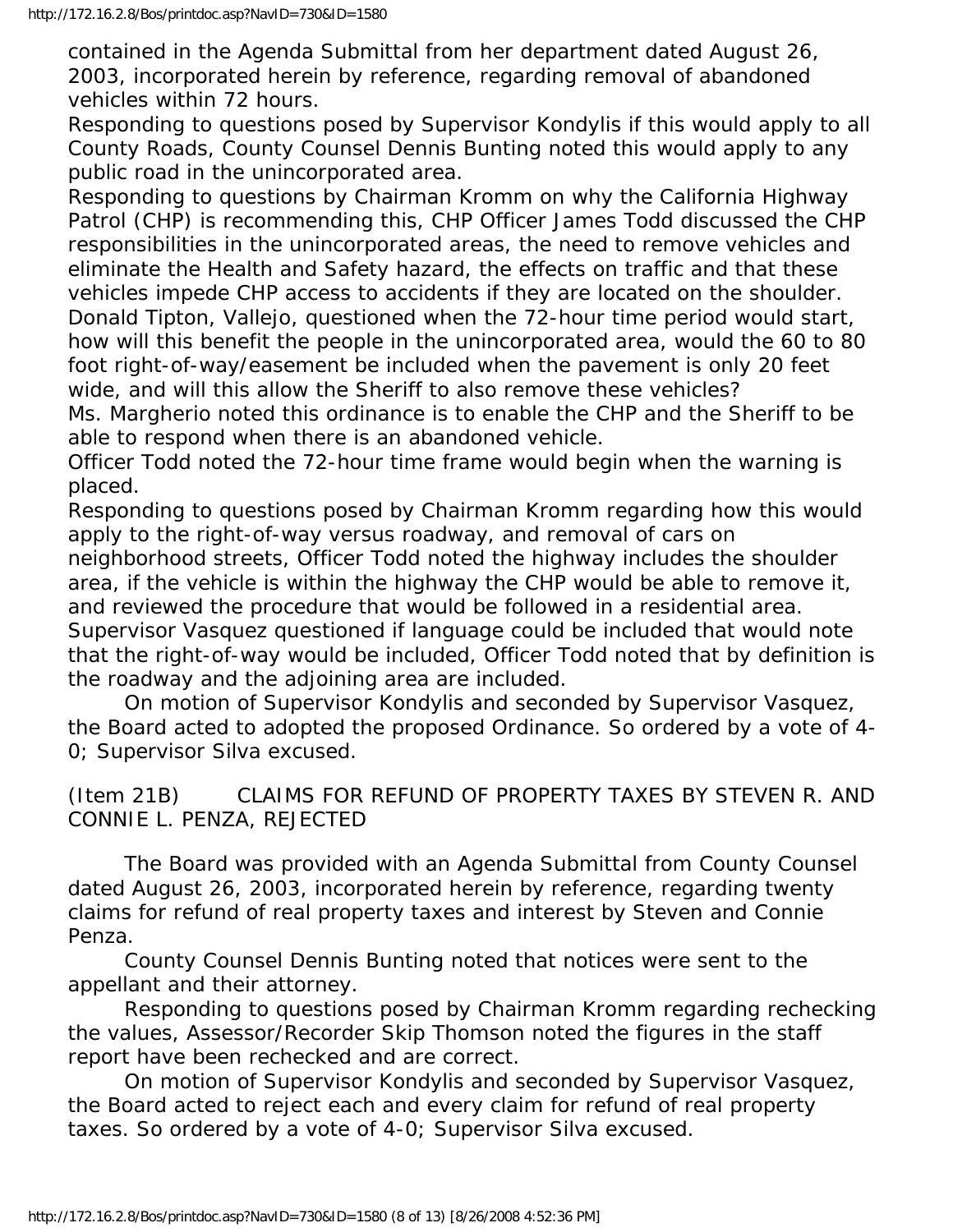(Item 22A) OPERATION OF SHOWERS FOR THE HOMELESS AT MISSION SOLANO TO CONTINUE THROUGH SEPTEMBER 2, 2003

 DISCUSSION REGARDING HOMELESS SERVICES CONTINUED TO SEPTEMBER 2, 2003

 The Board was provided with an Agenda Submittal from Health and Social Services dated August 26, 2003, incorporated herein by reference, regarding homeless services and continuing funding for the provision of showers for the homeless at Mission Solano.

 Chairman Kromm requested the matter be delayed until September 2, 2003 to allow the Executive Director of Mission Solano Ron Marlette to be present, and would like a commitment from him for regular participation in the County-wide collaborative shelter programs provider meetings, and to discuss and insure County money is not being put into a specific faith based organization unless they are willing to provide services to everyone.

 Director of Health and Social Services Patrick Duterte noted there could be a problem with current funding for the showers ending August 31st and the next meeting not occurring until September 2, 2003. There is enough money to cover the showers through September 2nd, and asked for the Board's indulgence on that.

 Bud Jones, Director of Operations for Mission Solano, noted Mission Solano has taken the financial responsibility for connection to the sewer service and to connect the showers to the sewer system, secured a lower rental rate on the modular buildings, continue to provide staffing for the showers, acceptance by the Fairfield-Suisun Sewer District to allow connection to the sewer system as noted in a letter dated August 26, 2003, incorporated herein by reference. Mr. Jones noted his membership with the member provider organization, and that the residents are not required to participate in any religious service of any kind.

 On motion of Supervisor Forney and seconded by Supervisor Kondylis, the Board acted to allow shower services to continue through September 2, 2003 and to continue the matter to September 2, 2003. So ordered by a vote of 4-0; Supervisor Silva excused.

(Item 22B) AMENDMENT TO THE AGREEMENT WITH COUNTY MEDICAL SERVICES PROGRAM (CMSP) GOVERNING BOARD, APPROVED

 Assistant Director of Health and Social Services Moira Sullivan reviewed the information contained in the Agenda Submittal from her department dated August 26, 2003, incorporated herein by reference, regarding amending the agreement with CMSP Governing Board to continue the managed care pilot project to improve the healthcare services for the medically indigent population in the County.

 There was a brief conversation regarding availability of Tobacco Settlement Agreement funds that were not expended on FY 2002/03, results after the first 18 months, and work by CMSP on a pharmacy benefit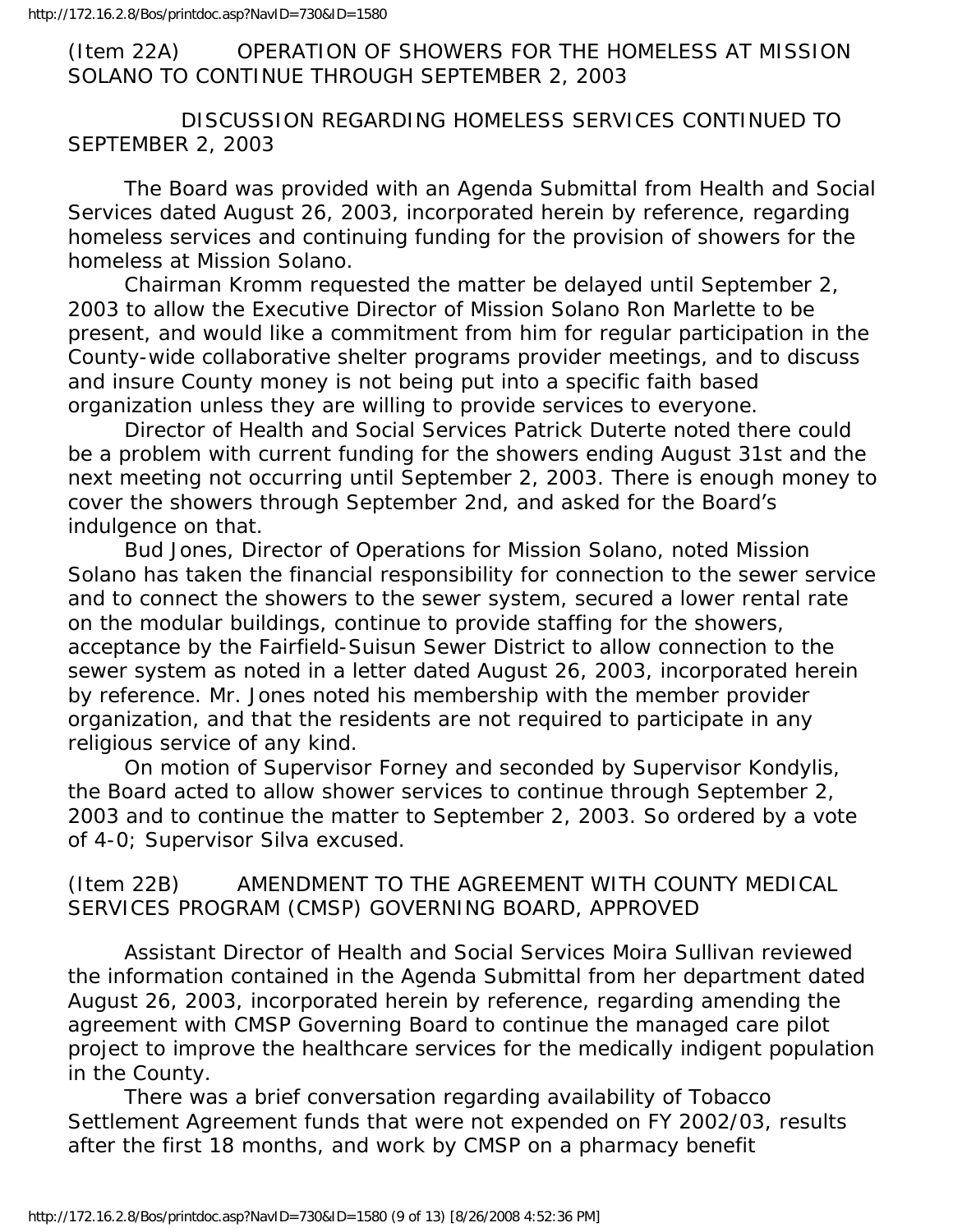management program.

 On motion of Supervisor Kondylis and seconded by Supervisor Forney, the Board acted to approve the amendment to the agreement with CMSP Government Board and to authorize the chairman to sign said amendment on behalf of Solano County. So ordered by a vote of 4-0; Supervisor Silva excused.

(Item 22C) REPORT ON THE CLOSURE OF VILLAGE HIGH AND THE TRANSFER OF THESE SERVICES TO SCHOOL SITES IN VALLEJO AND VACAVILLE, RECEIVED

RESOLUTION NO. 2003-181 AMENDING THE LIST OF NUMBERS AND CLASSIFICATION OF POSITIONS (HEALTH & SOCIAL SERVICES/COOK), ADOPTED

COUNTY ADMINISTRATOR TO SIGN A ONE YEAR AGREEMENT WITH A MENTAL HEALTH PROVIDER SELECTED BY VACAVILLE SCHOOL DISTRICT

APPROVAL OF MEMORANDUM OF UNDERSTANDING (MOU) WITH THE SPECIAL EDUCATION LOCAL PLAN AREA (SELPA) RE PROGRAM COORDINATION

### APPROPRIATION TRANSFER REQUEST IN THE AMOUNT OF \$86,226 FROM SALARIES AND BENEFITS TO CONTRACT DIRECT SERVICES, APPROVED

 Kathy Cramer, Mental Health Division of Health and Social Services reviewed the information contained in the Agenda Submittal from her department dated August 26, 2003, incorporated herein by reference, regarding the closure of Village High and transferring services to school sites in Vallejo and Vacaville. The contractor that has been chosen to provide the educational portion is also able to provide the mental health support services that were provided by County staff in the past. These changes will provide better service delivery for the children. The cook's position will be eliminated.

 Becky Flanigan, SEIU Local 1280, voiced concern with how fast these changes are taking place, and that the program is moving today. A meeting has been arranged with the one effected employee to work through the issues, but the main issue is that the union was not notified to work out the impacts for the employees. There is also contract language about not contracting out for services. Ms. Flanigan requested the Board to direct Health and Social Services to contact the union when these types of issues arise.

 Ms. Cramer noted this program has been on a fast track, it is not the intention to displace County staff, discussed the number of staff vacancies, advantages on contract development, and the provision of better services for the children. Ms. Cramer noted a better job of notifying the unions should have been done.

 Several Supervisors noted the matter should have come to the Board in a timelier manner, and voiced concern with the process.

Responding to questions posed by Supervisor Vasquez regarding what services would be contracted-out, and the number of employees effected; Ms. Cramer noted the mental health services, as part of the integrated program would be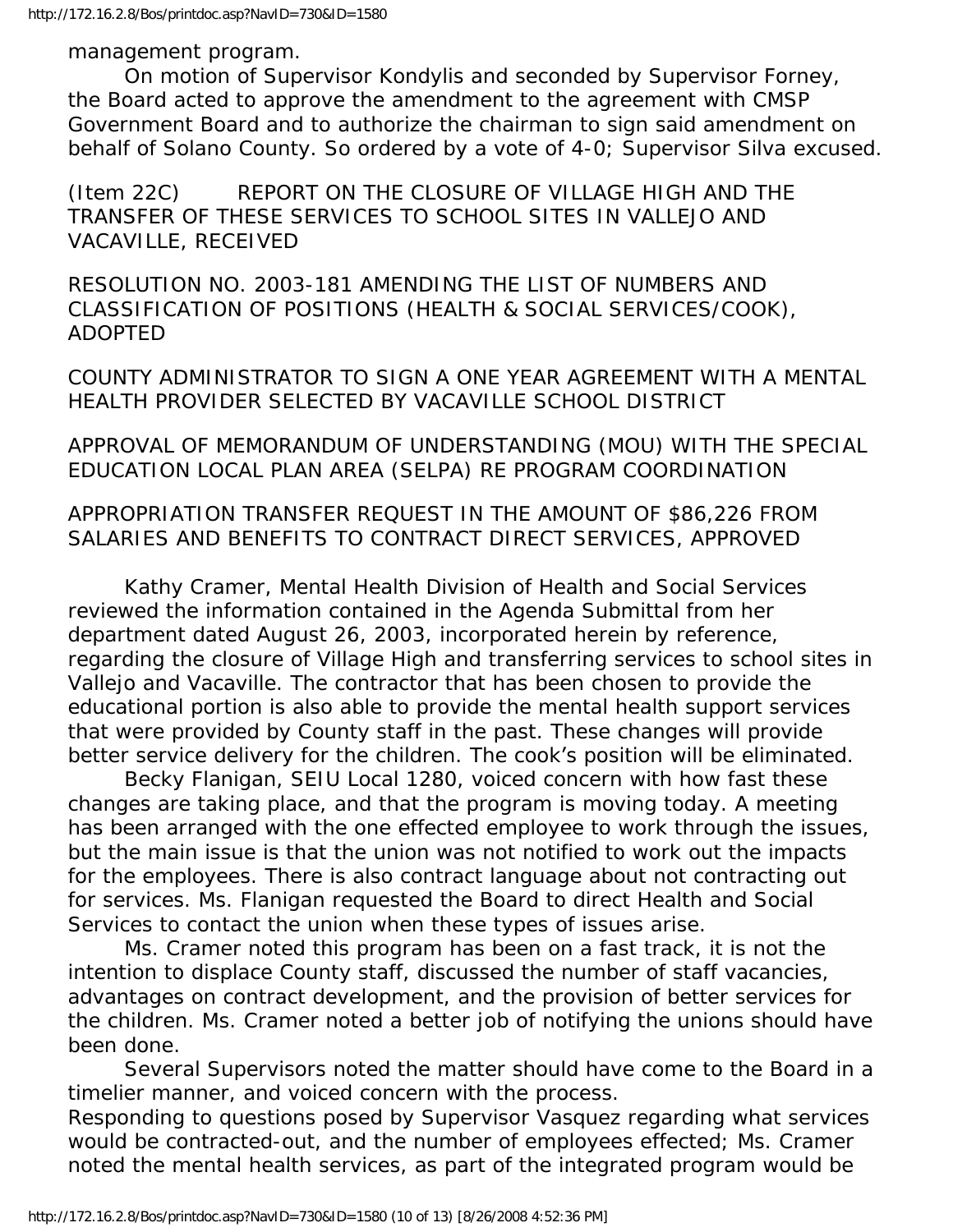contracted out. In the new model in Vallejo the County will continue to provide the mental health component, in North County the contractor would provide the teachers and mental health services. There are four positions being effected. The clinical staff will be reassigned to programs, the clerical position would remain at Village High, and the Cooks position would be eliminated. If the contract is not approved the clinical staff will go to North County to provide services. Reassigning the clinical staff to other programs will increase our ability to serve kids.

Britt Ferguson, County Administrator's Office, discussed the reassignment of the clinical staff, but noted concern that the programs they are assigned to will not provide enough revenue to cover the costs of the positions.

Supervisor Kondylis noted it is not acceptable if County staff has to be laid off to contract-out for services, voiced concern with the potential to layoff employees if there is not enough revenue generated by the positions, with signing an agreement to contract out for the mental health services, and the possible violation of the employee contracts.

Responding to questions posed by Chairman Kromm regarding contracting with a company that has both certificated teachers and staff to provide mental health services, Ms. Cramer noted the county staff could provide the mental health services, and there is no intention to lay off County staff. The contract to provide the dual services provides the County with an attractive financial arrangement, the children would receive the services and staff would still maintain their jobs.

Supervisor Kondylis voiced concern with the possibility of spending more funds than were budgeted.

There was a brief discussion regarding limiting the term of the contract, the unique services that would be provided in North County, and with sureties of the positions to generate enough revenue to cover staff costs.

Chairman Kromm voiced concern with the process, but noted agreement that splitting the program makes sense.

Responding to questions posed by Supervisor Forney if staff is aware of the changes, Ms. Cramer noted staff participated in the process and decisions that were made.

Chairman Kromm suggested limiting the term of the contract to one year. Responding to comments by Supervisor Kondylis regarding the union's position, Ms. Flanigan noted the position she represents will be absorbed into the department, but the real issue is for the mental health workers that are members of Local 535. Ms. Flanigan noted language in the contracts for a 60 day notice for these types of issues, that a one-year contract should be explored, that Village High for 20 years has been doing a good job, and voiced concern that the department has known for 2 months and there was direct dealing with the employees.

On motion of Chairman Kromm and seconded by Supervisor Vasquez, the Board acted to adopt Resolution No. 2003-181 Amending the List of Numbers and Classification of Positions (Health & Social Services/Cook), to approve the County Administrator to sign a one year agreement with a Mental Health provider selected by Vacaville School District, to approve a Memorandum of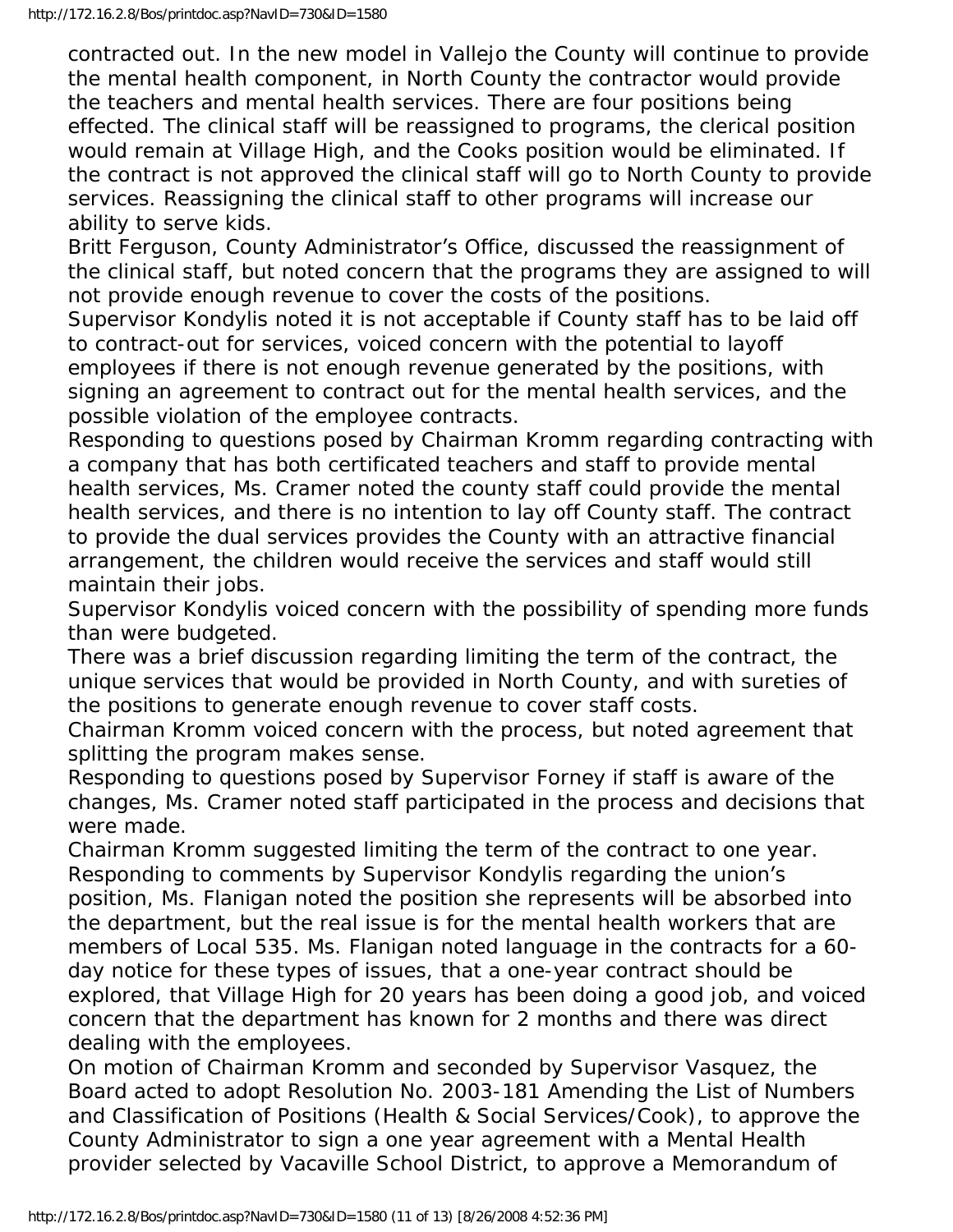Understanding (MOU) with the Special Education Local Plan area (SELPA) re program coordination, and to approve an appropriation transfer request in the amount of \$86,226 from salaries and benefits to contract direct services. So ordered by a vote of 4-0; Supervisor Silva excused.

(Item 23A) NATHEL RAMIREZ APPOINTED TO THE COMMUNITY ACTION AGENCY

 On motion of Supervisor Kondylis and seconded by Supervisor Vasquez, the Board acted to appoint Nathel Ramirez to the Community Action Agency for a term to expire August 26, 2006. So ordered by a vote of 4-0; Supervisor Silva excused.

(Item 23B) DIJI CHRISTIAN REAPPOINTED TO THE SOLANO COUNTY LIBRARY ADVISORY COUNCIL

 On motion of Supervisor Kondylis and seconded by Supervisor Vasquez, the Board acted to reappoint Diji Christian to the Library Advisory Council for a term to expire September 30, 2007. So ordered by a vote of 4-0; Supervisor Silva excused.

(Item 23C) WILLIAM HOLDENER AND LEON ROBBEN APPOINTED TO THE MAINE PRAIRIE WATER DISTRICT BOARD OF DIRECTORS

 On motion of Supervisor Kondylis and seconded by Supervisor Vasquez, the Board acted to appoint William Holdener and Leon Robben to the Maine Prairie Water District for a term to expire December 6, 2007. So ordered by a vote of 4-0; Supervisor Silva excused.

(Item 23D) LISA CLEVENGER, LINDA ALONZO, KATHY LAGO, SONJA NEW, SAL ALCALA, AND BILLIE MIDDLETON REAPPOINTED TO THE CHILDREN'S NETWORK COUNCIL (SOLANO CHILDREN'S ALLIANCE)

On motion of Supervisor Kondylis and seconded by Supervisor Vasquez, the Board acted to appoint Lisa Clevenger, Linda Alonzo, Kathy Lago, Sonja New, Sal Alcala, and Billie Middleton reappointed to the Children's Network Council. So ordered by a vote of 4-0; Supervisor Silva excused. (Item 23E) RATIFY APPOINTMENT OF MS. PAM ENGLUND TO THE WORKFORCE INVESTMENT BOARD OF SOLANO COUNTY

On motion of Supervisor Kondylis and seconded by Supervisor Vasquez, the Board acted to ratify the appointment of Pam Englund to the Workforce Investment Board of Solano County. So ordered by a vote of 4-0; Supervisor Silva excused.

ADJOURN - This meeting of the Board of Supervisors adjourned in memory of Kaeli DeWeese at 12:43 p.m.